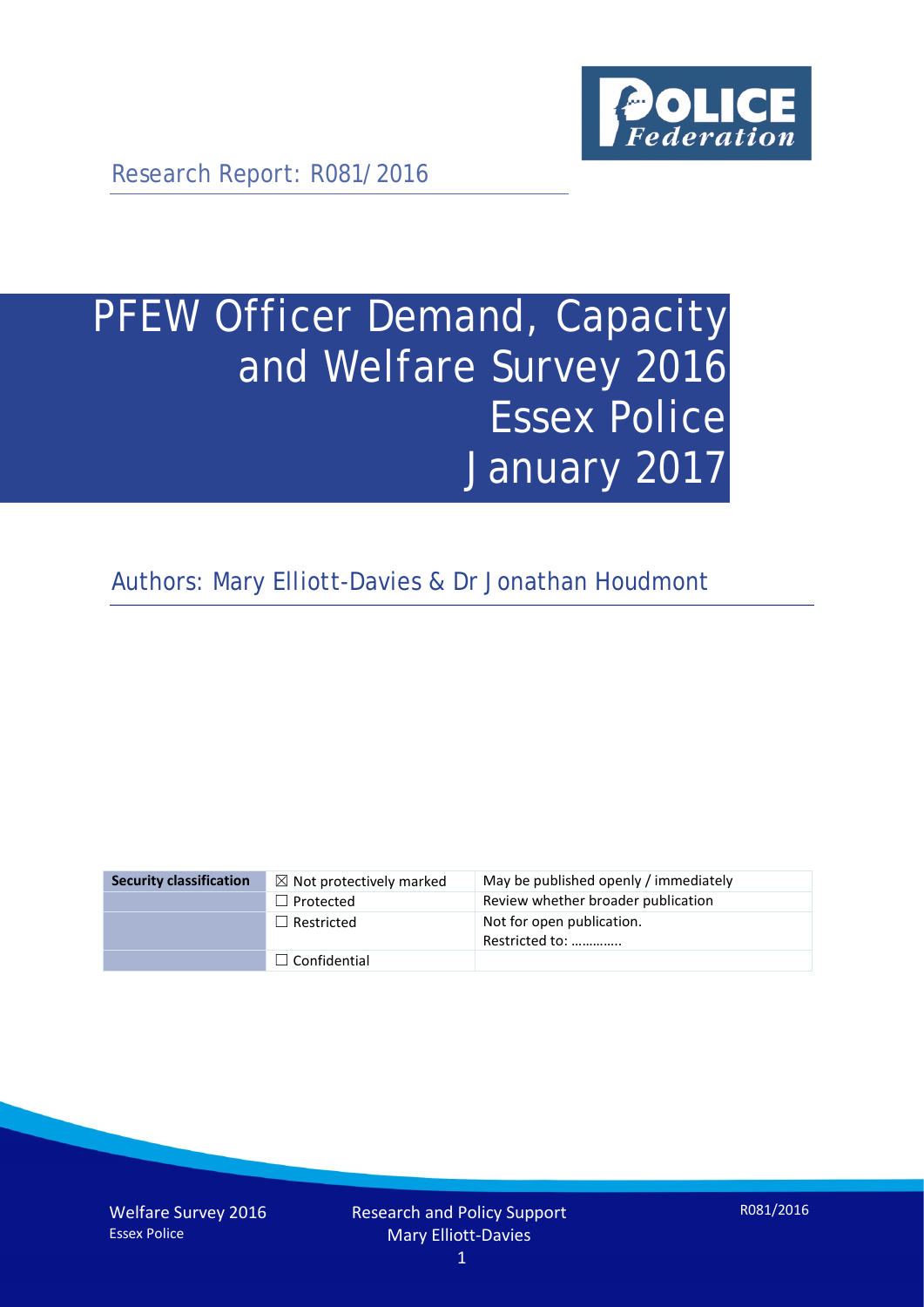# **1. FOREWORD**

## **INTRODUCTION**

In recent times policing in England and Wales has experienced unprecedented budgetary cuts amount[i](#page-15-0)ng to an 18% real-term reduction since 2010.<sup>1</sup> The impact on police officer numbers has been considerable, with a 14% fall in officer numbers over a seven year period from a high of 143,734 in 2009<sup>[ii](#page-15-1)</sup> to 124,066 in March 2016.<sup>[iii](#page-15-2)</sup> Evidence from a focus group study conducted by the PFEW<sup>[iv](#page-15-3)</sup> highlighted that these reduction's may be having a negative effect on officers individual wellbeing. It was within this context that the 2016 PFEW Officer Demand, Capacity, and Welfare Survey took place.

This report provides a summary of responses to key questions from the 2016 PFEW Officer Demand, Capacity, and Welfare Survey from respondents in **Essex Police**.

Where appropriate, details of average responses for the police service as a whole are also presented. However, differences between the national and local responses have not been tested statistically and therefore any differences reported are for guidance only and must be treated with caution.

Force rankings have not been included due to the vast range of response rates across forces (2.1% - 34.2%), making comparisons inappropriate without the application of inferential statistics to address the extreme variations in sample sizes (range: 34 -3909). In addition, forces with less than 100 respondents were not provided with a force level report as their sample size was too small to be representative of the force as a whole and may have enabled identification of individuals based on their demographics.

Please be aware that the total number of responses for each item may vary slightly as not all items were answered by all respondents, and all percentages are rounded to the nearest whole number. In addition, the actual differences between any and all groups may be quite small and these details should be considered when interpreting the data.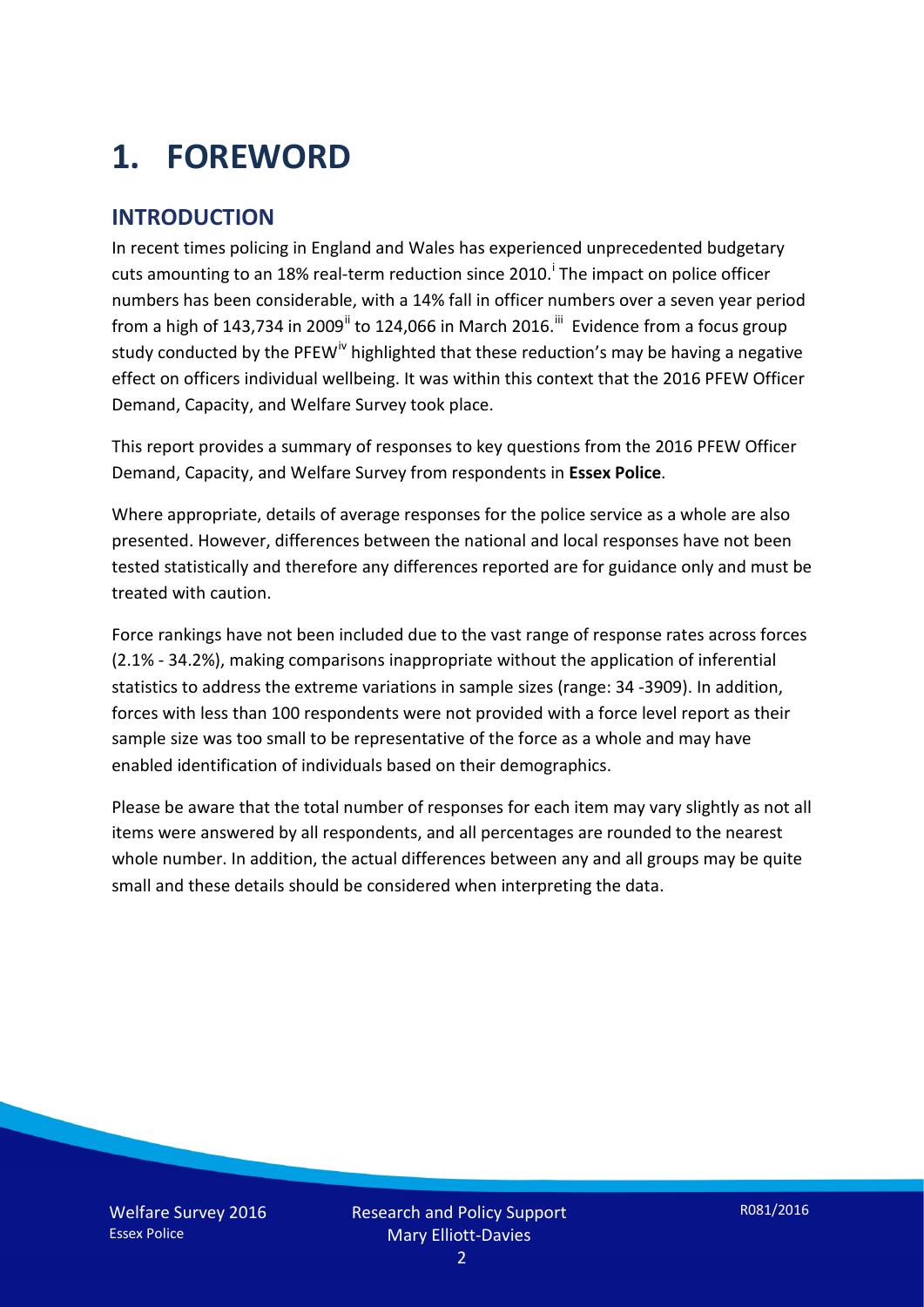### **RESPONSE RATES AND DEMOGRAPHICS**

Survey responses were gathered over a four-week period in February 2016. All officers of the federated ranks in England and Wales were eligible to participate. Analyses were conducted on a sample of 16,841 responses drawn from all 43 forces across England and Wales.  $^1$  $^1$  The national response rate for the 2016 survey was 14%.

989 responses were received from Essex Police, representing a response rate of around 34%.<sup>[2](#page-2-1)</sup> The margin of error for this report has been calculated using the size of the sample and the population. At a 95% confidence level, this force report has a 3% margin of error. If the margin of error is less than 5%, it can be considered to be within the normal bounds of academic rigor.<sup>[3](#page-2-2)</sup> If this threshold has not been met, the results from this report must be interpreted with caution.

Overall 1% of respondents (*N*=237) to the survey declined to state which force they belonged to. These responses have been included within the national data but are excluded from force-level analyses.

73% of responses from Essex Police were received from male officers and 27% of responses were from female officers. In regards to rank, 76% of respondents from Essex Police were Constables, 17% were Sergeants and 8% were Inspectors or Chief Inspectors. 2% of responses from Essex Police were received from Black and Minority Ethnic (BME) officers.

-

<span id="page-2-0"></span> $1$  Data were removed where the respondent indicated they were not currently a police officer or they gave implausible answers – for full exclusion criteria, please see Houdmont & Elliott-Davies (2016).<br><sup>2</sup> Based on March 2016 Home Office figures of officer headcount.

<span id="page-2-1"></span>

<span id="page-2-2"></span> $3$  The generally accepted academic standards is a 95% confidence level with a 5% (or less) margin of error.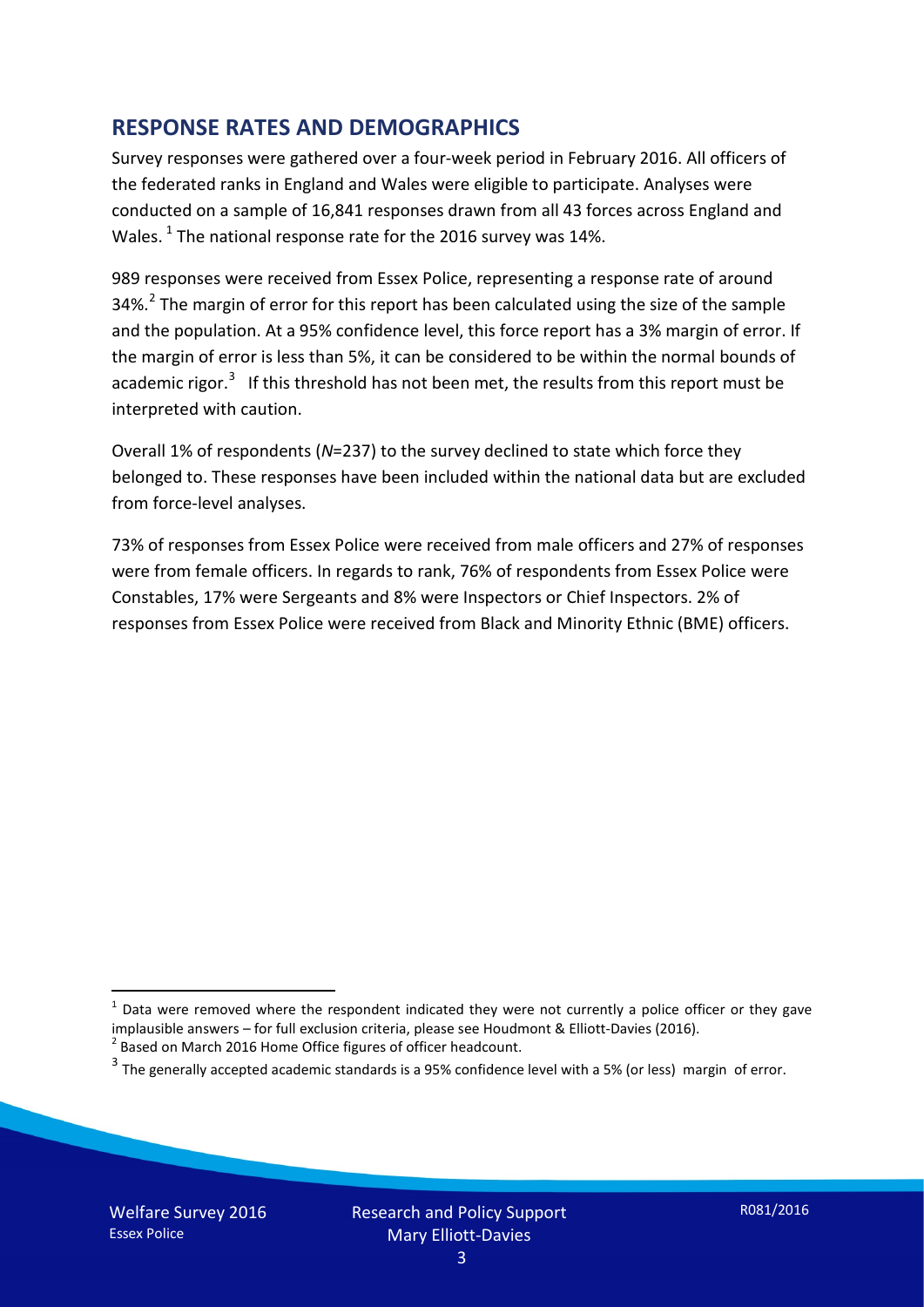# **2. DEMAND**

# **2.1. WORKLOAD**

69% of respondents from Essex Police told us that their workload is currently too high. This was higher than the proportion of national respondents who reported their workload was too high (66%).

## **2.2. HSE MANAGEMENT STANDARDS**

The UK Health and Safety Executive published the Management Standards Indicator Tool (MSIT) to assist organisations in the assessment of workers exposure to dimensions of the psychosocial work en[v](#page-15-4)ironment that, if not properly managed, can lead to harm to health.<sup>v</sup> The 25-item version of the MSIT<sup>[vi](#page-15-5)</sup> contains four items that measure job demands.

37% of respondents from Essex Police told us that they often or always have unachievable deadlines, and 49% that they have to neglect some tasks because they have too much to do. Findings for the MSIT job demand items for Essex Police are presented in Figure 1 below.



*Figure 1. Essex Police: HSE MSIT Job Demands*

Welfare Survey 2016 Essex Police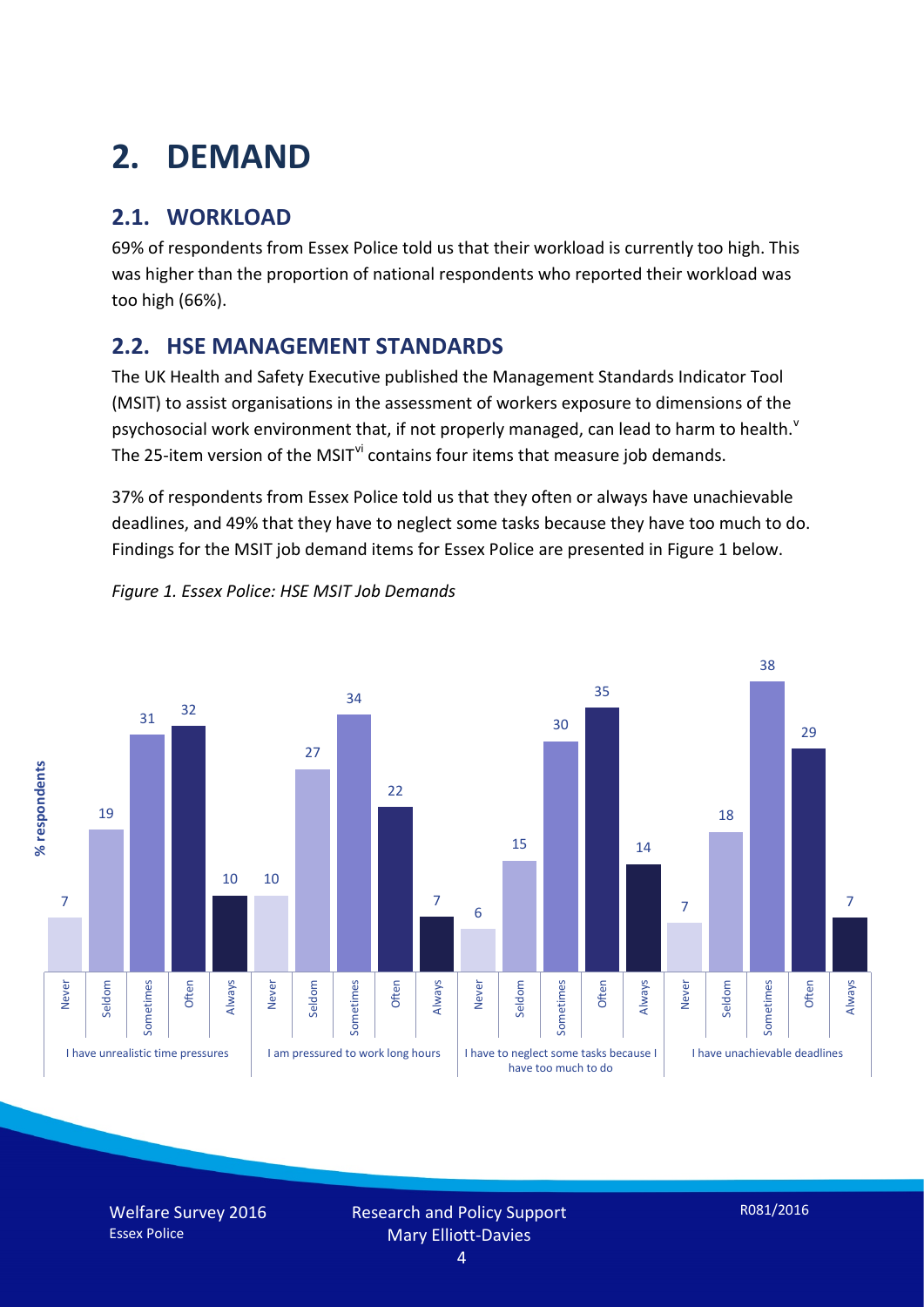### **2.3. AMOUNT AND PACE OF WORK**

A set of statements were developed for the current study to assess aspects of job demands in regards to the amount and pace of work. Findings for Essex Police are presented in Figure 2.





73% of respondents from Essex Police *disagreed* or *strongly disagreed* that they were able to meet all of the conflicting demands on their time and 89% of respondents from Essex Police *disagreed* or *strongly disagreed* that there are enough officers to manage all the demands made on their team/unit.

% respondents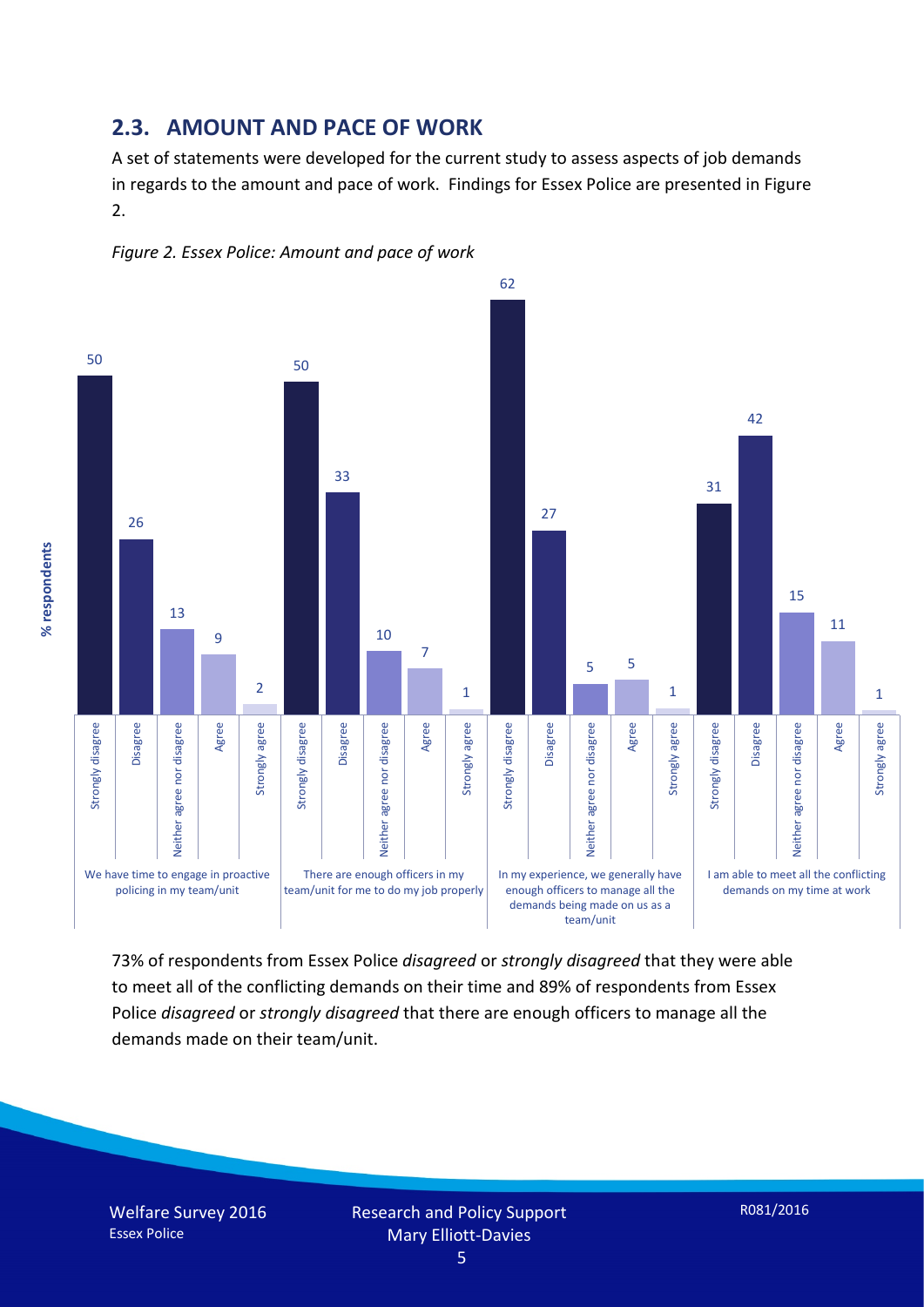# **3. CAPACITY**

### **3.1. MINIMUM OFFICER STAFFING**

We asked respondents whether or not their team or unit has a minimum officer staffing level and 83% of respondents from Essex Police indicated that their team or unit had a minimum officer staffing level. Among respondents whose team or unit had a minimum officer staffing level, 35% indicated that this level was achieved *never* or *rarely*.

## **3.2. OFFICER STAFFING ARRANGEMENTS**

Respondents were asked whether they had been told how officer staffing levels in their team/unit were determined and whether they felt it was effective. 66% of respondents from Essex Police indicated that they had not been told how officer staffing levels are determined, whilst 77% *disagreed* or *strongly disagreed* that the way officer staffing levels are determined seems to be effective. An additional set of statements were developed for this survey to assess aspects of capacity to meet job demands. Results for Essex Police are below.



#### *Figure 3. Essex Police: Capacity to deal with workload*

Welfare Survey 2016 Essex Police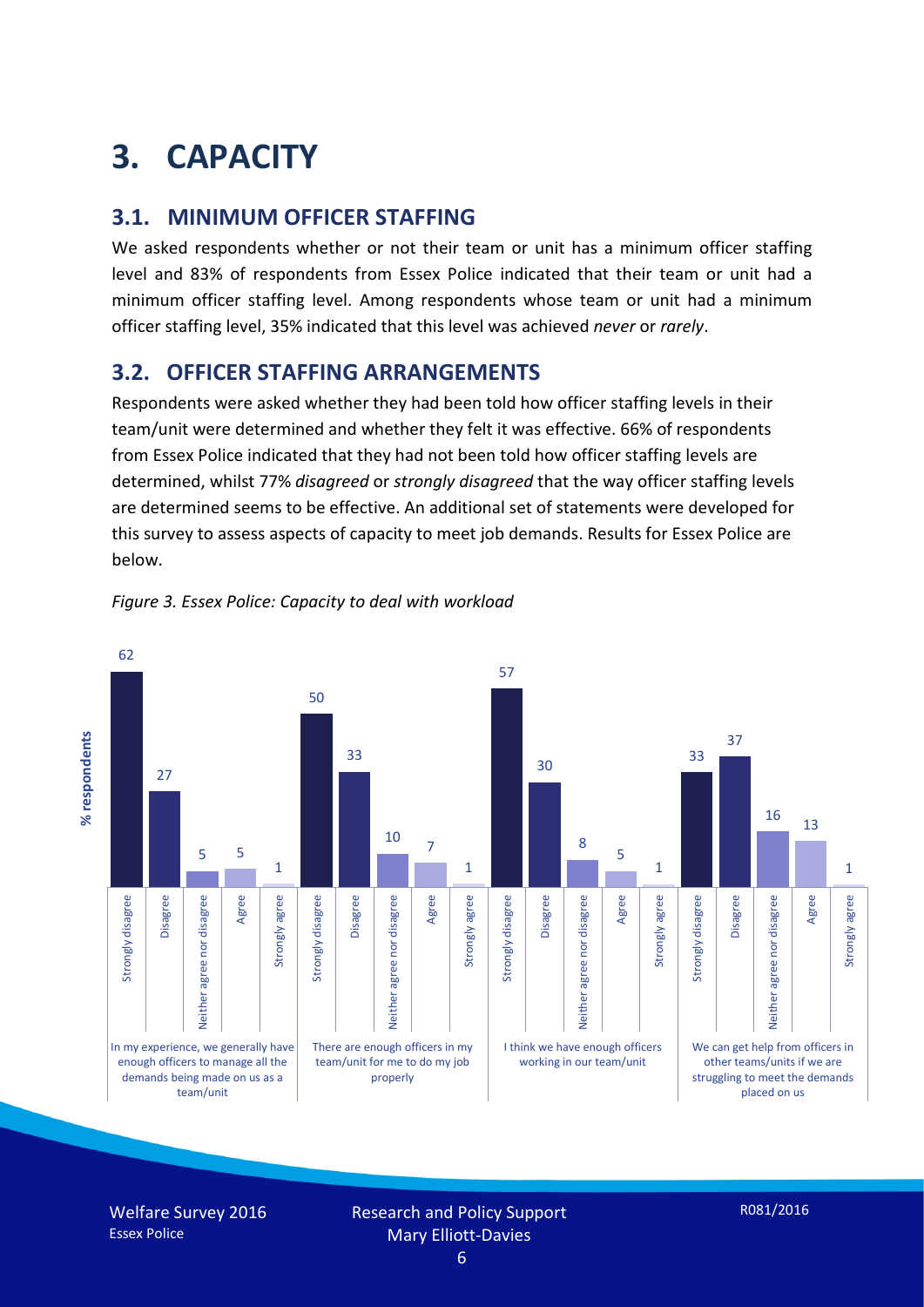# **4. WORK PATTERNS**

### **4.1. SHIFTS**

Respondents were invited to indicate which of broad shift patterns they typically worked (indicated in Figure 4) and, to the nearest hour, how long their shifts are supposed to last.

0% of respondents from Essex Police reported their formal shift duration was more than the 8-10 hours advised by the Health and Safety Executive<sup>[vii](#page-15-6)</sup> and the Police Negotiating Board.<sup>[viii](#page-15-7)</sup>

#### 55 % respondents **% respondents** 21 18 6  $<1$ Rotating shift Rotating shift Fixed day shifts Other Fixed evening/night pattern including pattern excluding (between 6am nights nights and 6pm) shifts (between

#### *Figure 4. Essex Police: Shift rotation*

### **4.2. SINGLE CREWING**

Among respondents from Essex Police, for whom this item was applicable (*N*=*848*), 58% reported being single crewed either *often* or *always* over the previous 12 month period, this can be compared with 73% of respondents from the national sample.

### **4.3. BREAKS, REST DAYS AND ANNUAL LEAVE**

64% of respondents from Essex Police were *never* or *rarely* able to take their full rest break entitlement, and 71% reported having had two or more rest days cancelled in the previous 12 month period.

44% of respondents from Essex Police told us that they have not been able to take their full annual leave entitlement in the previous 12 month period.

6pm and 6am)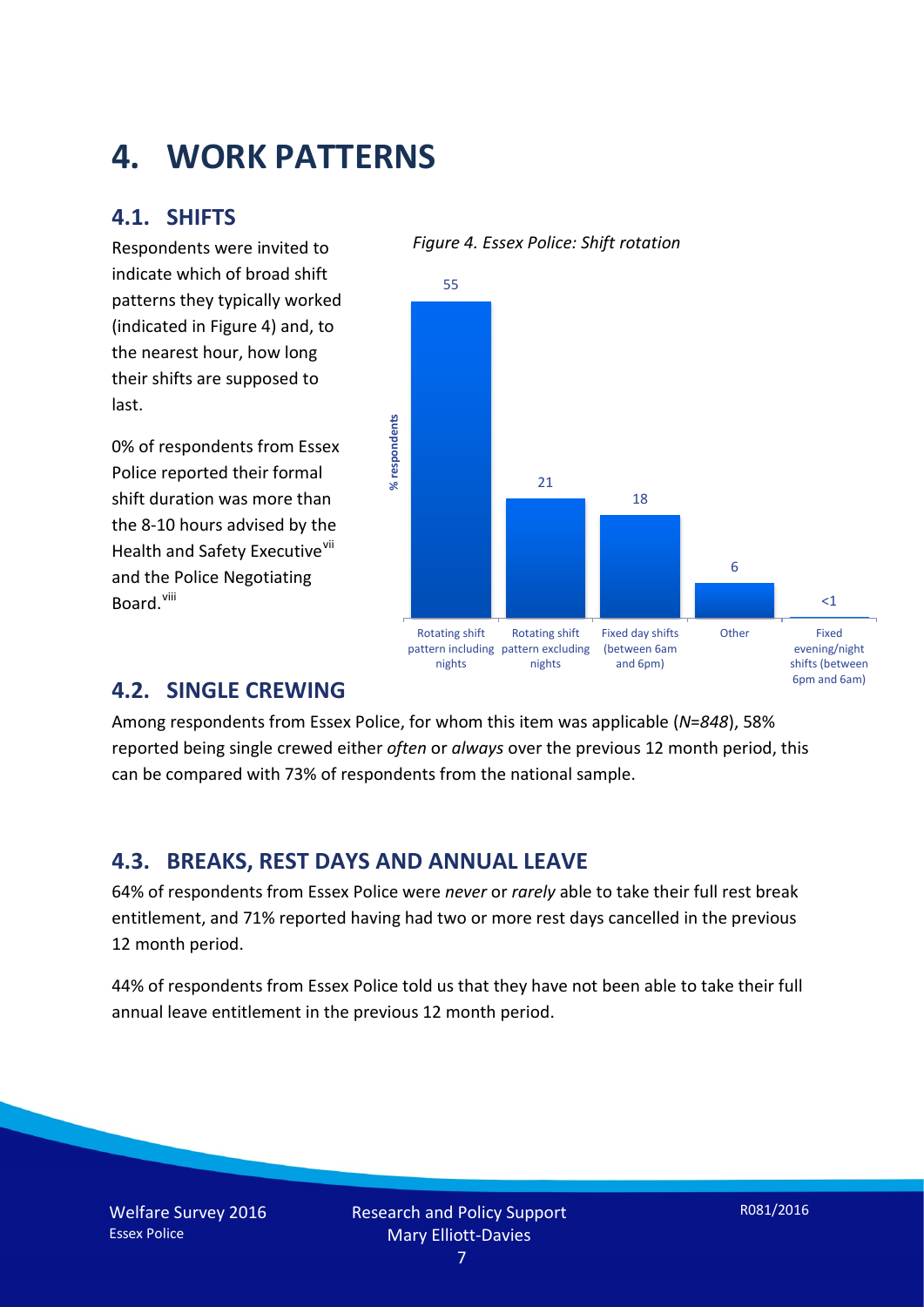# **5. MENTAL HEALTH AND WELLBEING**

# **5.1. SINGLE ITEM INDICATOR**

A top-level broad overview of mental wellbeing was established using an item that asked respondents to indicate whether they had experienced feelings of stress, low mood, anxiety, or other difficulties with their health and wellbeing over the last 12 months.

84% of respondents from Essex Police indicated that they had experienced feelings of stress, low mood, anxiety, or other difficulties with their health and wellbeing over the last 12 months. 95% also indicated that these feelings were caused, or made worse by work.

### **5.2. MENTAL WELLBEING**

Mental wellbeing can be broadly conceptualized as having two dimensions. The first concerns positive affect (i.e. pleasurable aspects of wellbeing such as feelings of optimism, cheerfulness, and relaxation). The second concerns psychological functioning (i.e. such as clear thinking, self-acceptance, personal development, competence, and autonomy).

To investigate mental wellbeing in more detail the two-dimensional structure of mental wellbeing described above was assessed using the short Warwick-Edinburgh Mental Wellbeing Scale.<sup>[ix](#page-15-8)</sup> The use of this scale, which has been widely used in a number of settings, helps us to measure the incidence of wellbeing in the police in a reliable way, allowing credible comparisons. The scale asks individuals to rate their experience during the last two weeks for seven positively framed statements.

Findings for the items for the short Warwick-Edinburgh Mental Wellbeing Scale for Essex Police are presented in Figure 5 alongside those for the general public.

### **5.3. HELP SEEKING**

A question was applied to identify those who had ever **sought help** for feelings of stress, low mood, anxiety, or any other difficulties with mental health and wellbeing. Examples of sources of help were provided including GP, occupational health department, psychologist, therapist, and counsellor.

43% of Essex Police respondents had previously sought help for feelings of stress, low mood, anxiety or other difficulties with their mental health and wellbeing, of which 49% had done so within the last 12 months.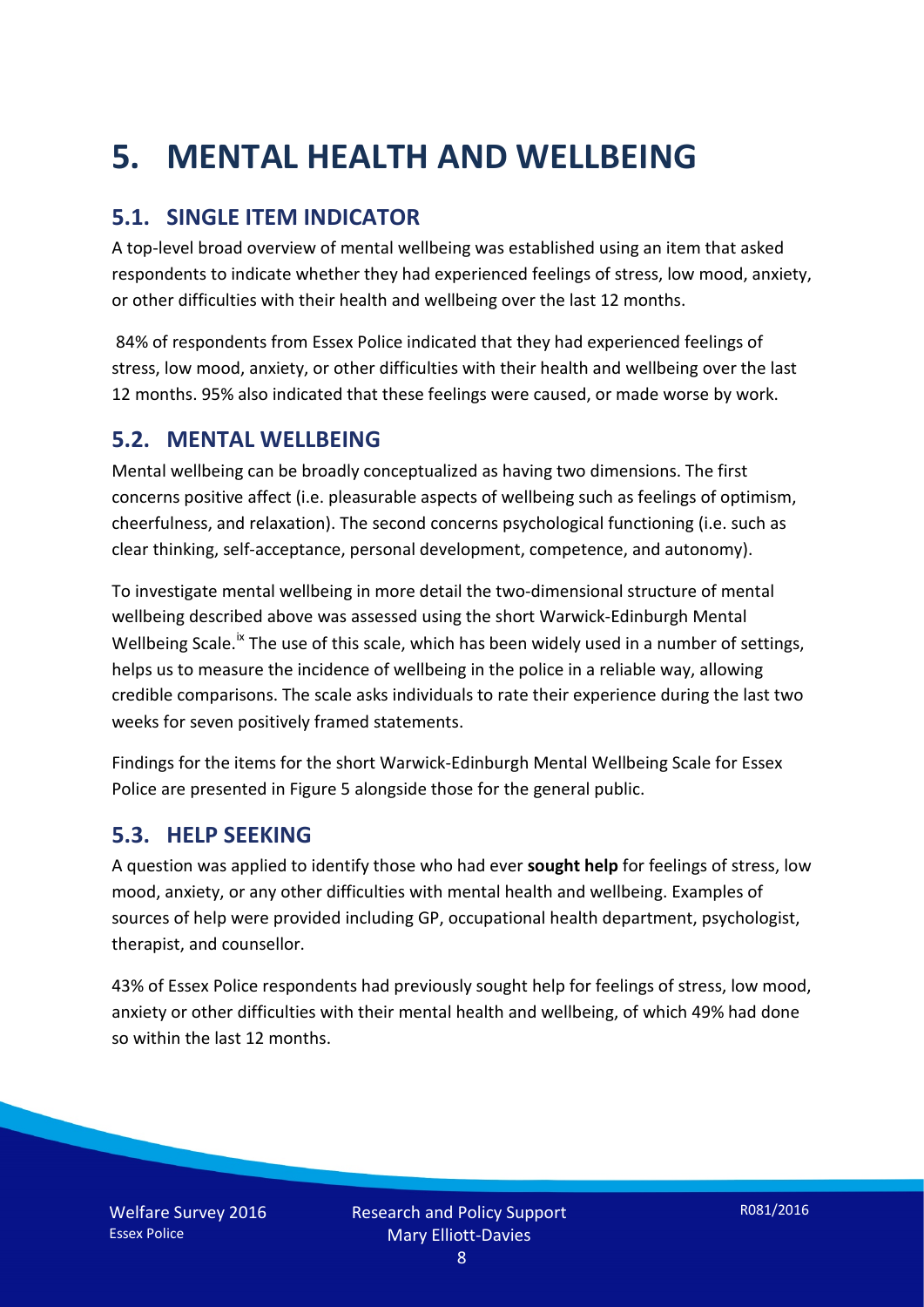



■ General Population: North West [England] Mental Wellbeing Survey (2012-23) Local Response: PFEW Welfare Survey (2016)

### **5.4. STRESS**

Work related stress was measured using a single-item measure. 46% of respondents from Esse[x](#page-15-9) Police presented with a non-diagnostic case of work-related stress.<sup>x</sup> Stress outside of work was assessed using an adaptation of the work-related stress measure. 8% of respondents from Essex Police presented with a non-diagnostic case of stress outside of work.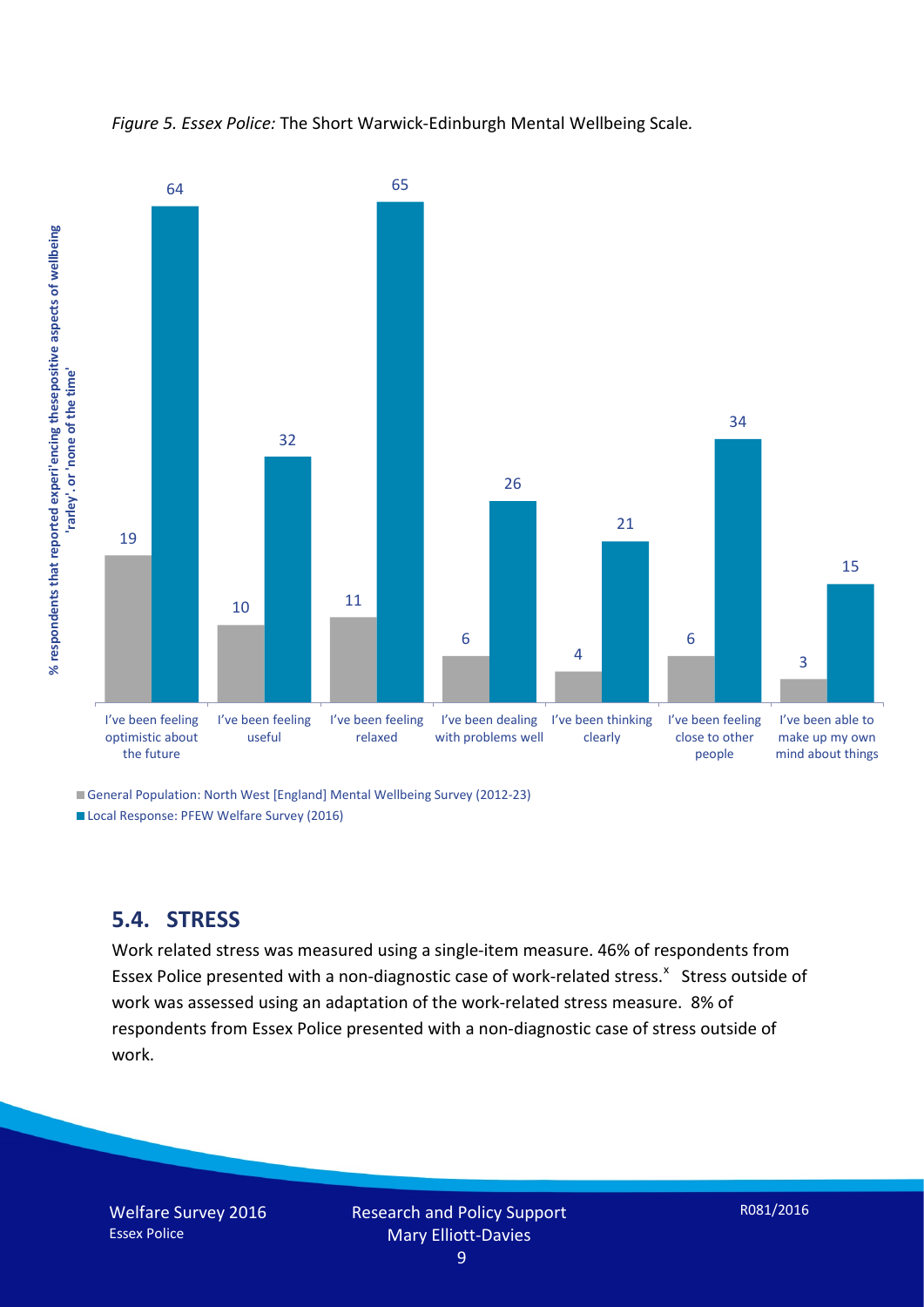# **6. ORGANISATIONAL SUPPORT: MENTAL HEALTH & WELLBEING**

Participants who indicated that they had sought help for difficulties with mental health and wellbeing were presented with additional questions concerning disclosure to a line manager.

### **6.1. DISCLOSURE**

69% of respondents reported that they had disclosed seeking mental health and wellbeing support to their line managers.

## **6.2. REASONS FOR NON-DISCLOSURE**

Respondents who did not disclose that they were seeking mental health and wellbeing support were asked to indicate why. Findings are presented in Figure 6 below. Respondents were able to cite as many reasons as applicable.

#### *Figure 6. Essex Police: Reasons for non-disclosure*



Reasons for non-disclosure

#### **D**Other

- I didn't want to be treated differently (in a negative way)
- I It wasn't affecting my work so I didn't feeli like I needed to
- I thought it would negatively affect my opportunities for promotion and/or specialisation
- I was worried that my other colleagues would find out

Welfare Survey 2016 Essex Police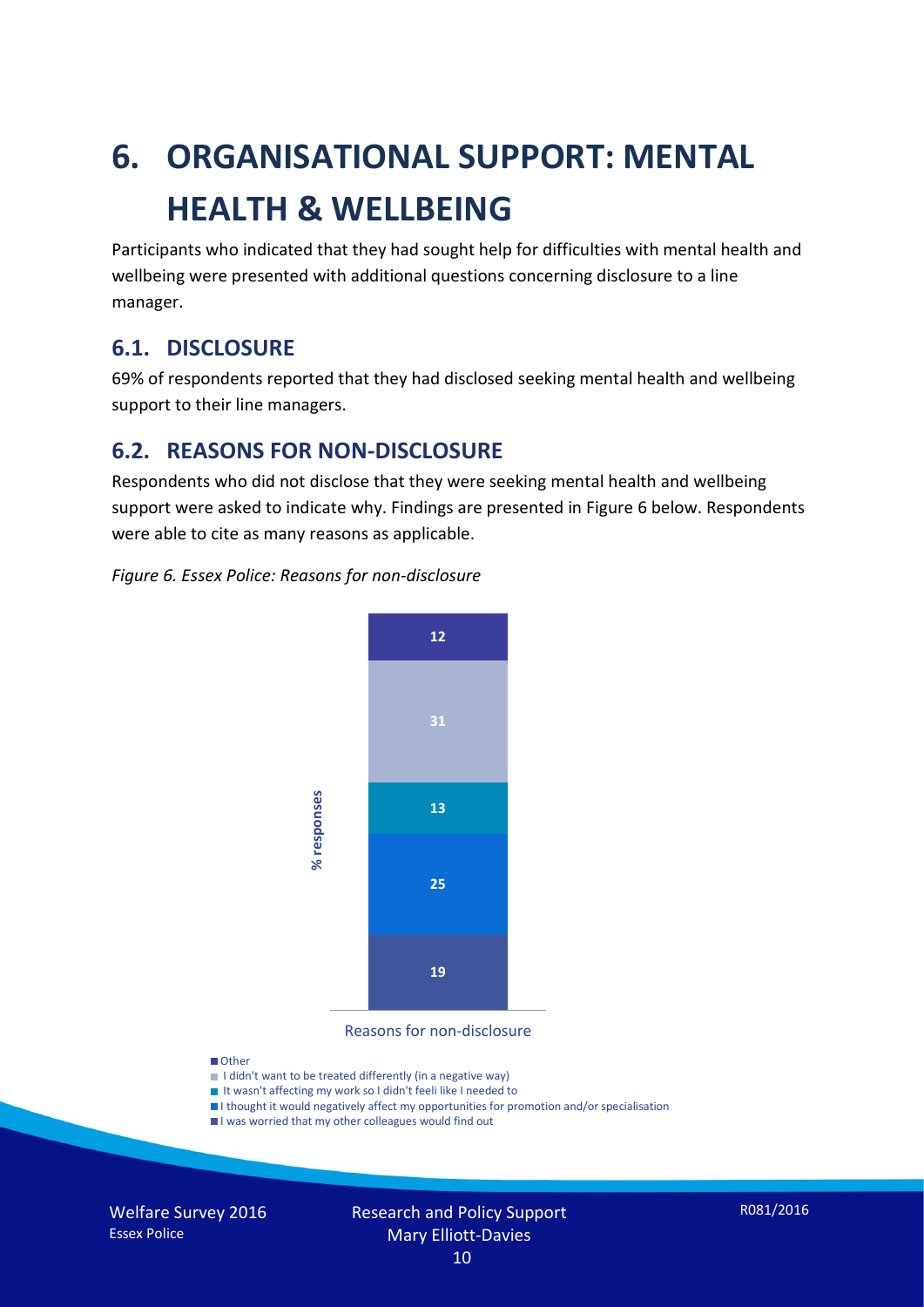### **6.3. LOCAL ATTITUDES TO MENTAL HEALTH AND WELLBEING**

All respondents were asked about the attitude of the police service towards mental health and wellbeing. Nationally, these were found to be fairly negative. Figure 7 below shows the perception reported by respondents from Essex Police.





Welfare Survey 2016 Essex Police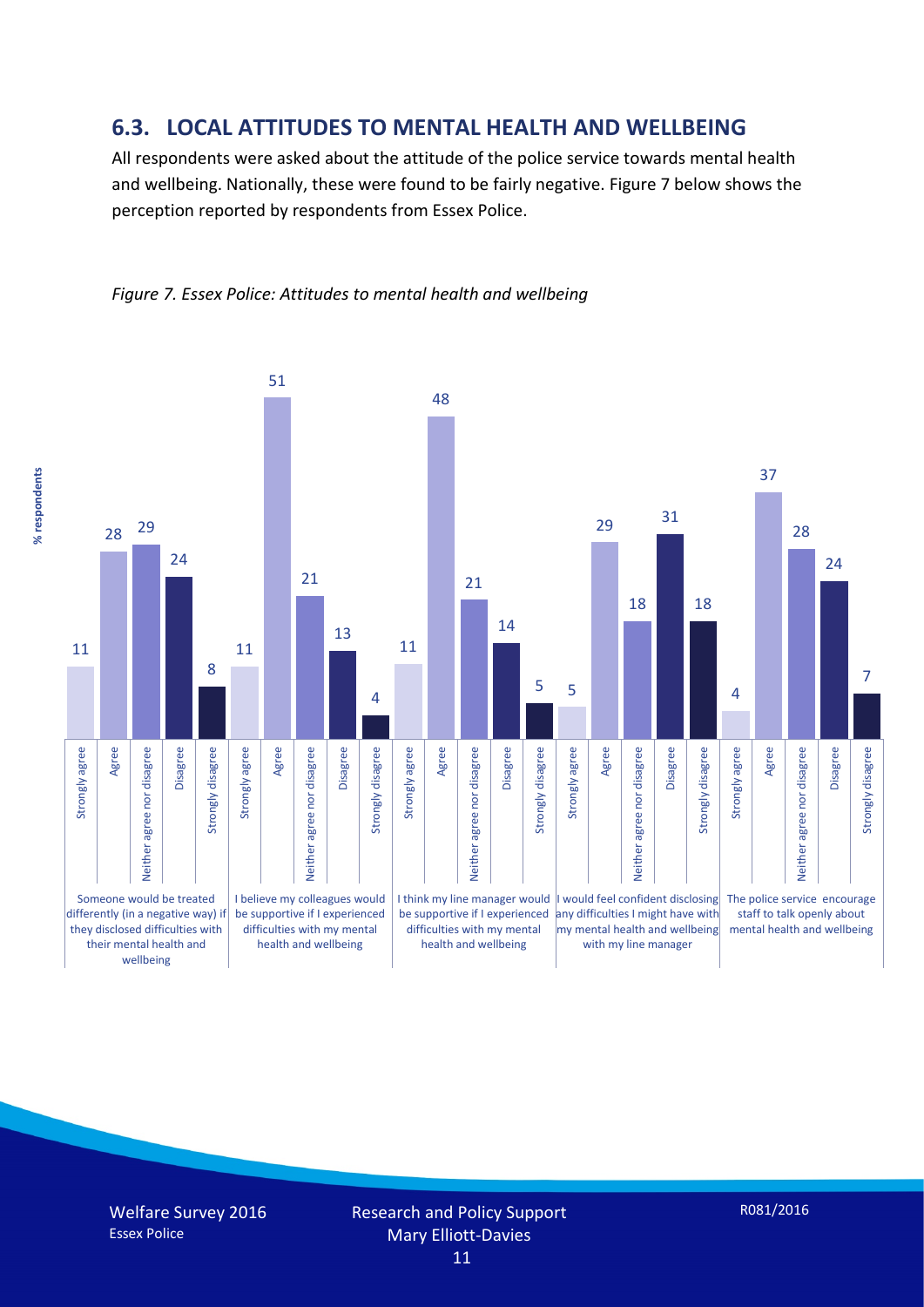# **7. ABSENCE BEHAVIOUR**

# **7.1. ABSENCE**

64% of respondents from Essex Police reported one or more days of sickness absence and 30% of respondents indicated that at least one day of their sickness absence was attributable to stress, depression, or anxiety.

# **7.2. PRESENTEEISM AND LEAVEISM**

Presenteeism is the act of attending work while ill. This has been shown to be associated with subsequent health decline, particularly in relation to burnout, $x_i$  and can to lead to elevated absenteeism.<sup>[xii](#page-16-1)</sup> Moreover, evidence suggests that presenteeism can compound the effects of the initial illness and negatively influence job satisfaction, resulting in negative job attitudes and withdrawal from work.<sup>[xiii](#page-16-2)</sup>

Leaveism is a recently coined term to describe hidden sickness absence and work undertaken during rest periods including using allocated time off such as annual leave entitlements to take time off when they are in fact unwell. Findings for Essex Police are presented in Figure 8 below.



#### *Figure 8. Essex Police: Absence behaviours*

Welfare Survey 2016 Essex Police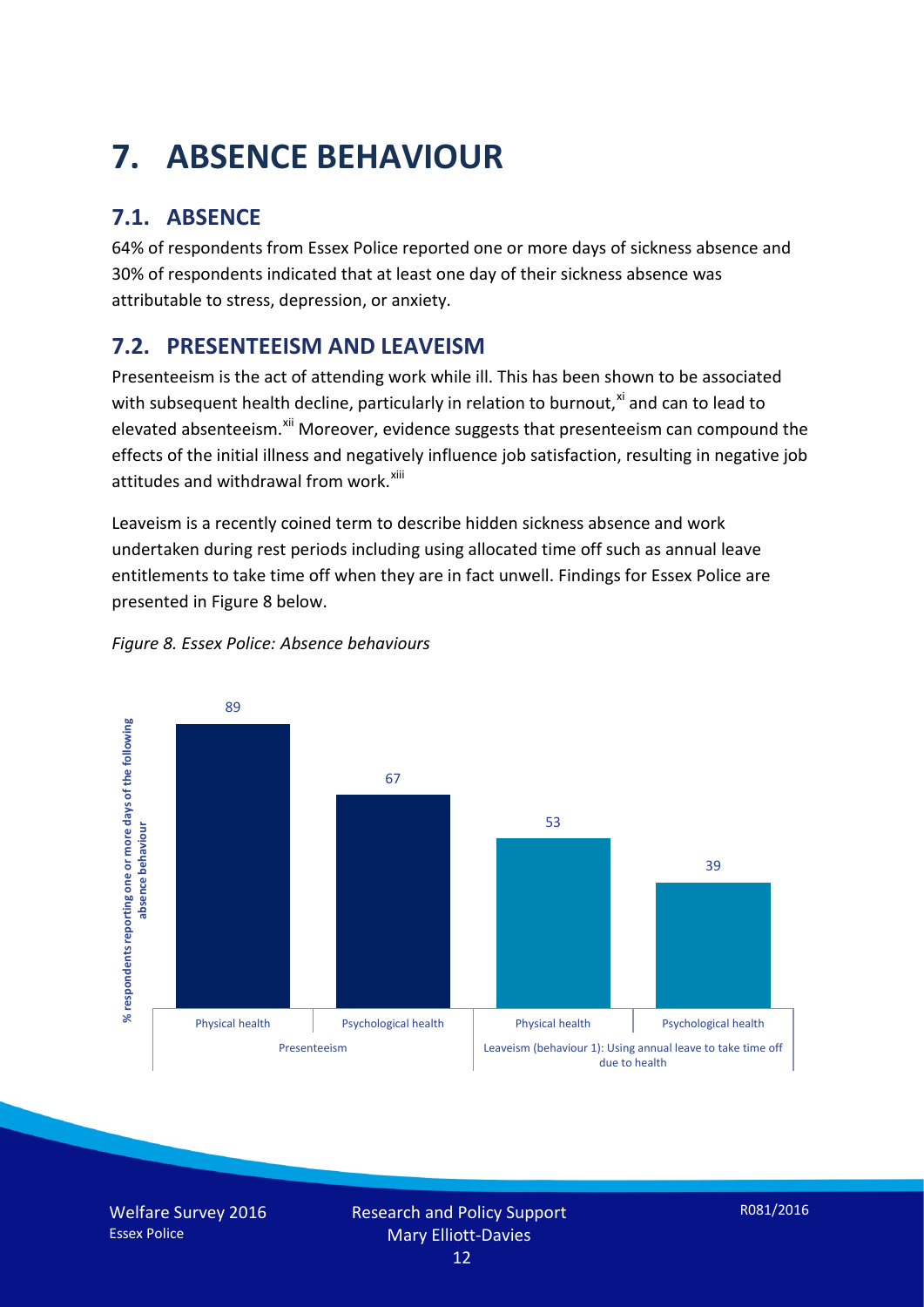# **8. ACCIDENTS, VIOLENCE AND INJURIES**

# **8.1. VIOLENCE**

% respondents **% respondents** Verbal and physical violence was assessed using four questions regarding how often officers received verbal insults, verbal threats, unarmed physical attacks, and attacks with a weapon from members of the public over the previous 12 months. Findings are presented in Figure 9 below.

*Figure 9. Essex Police: Frequency of verbal and physical violence from members of the public*

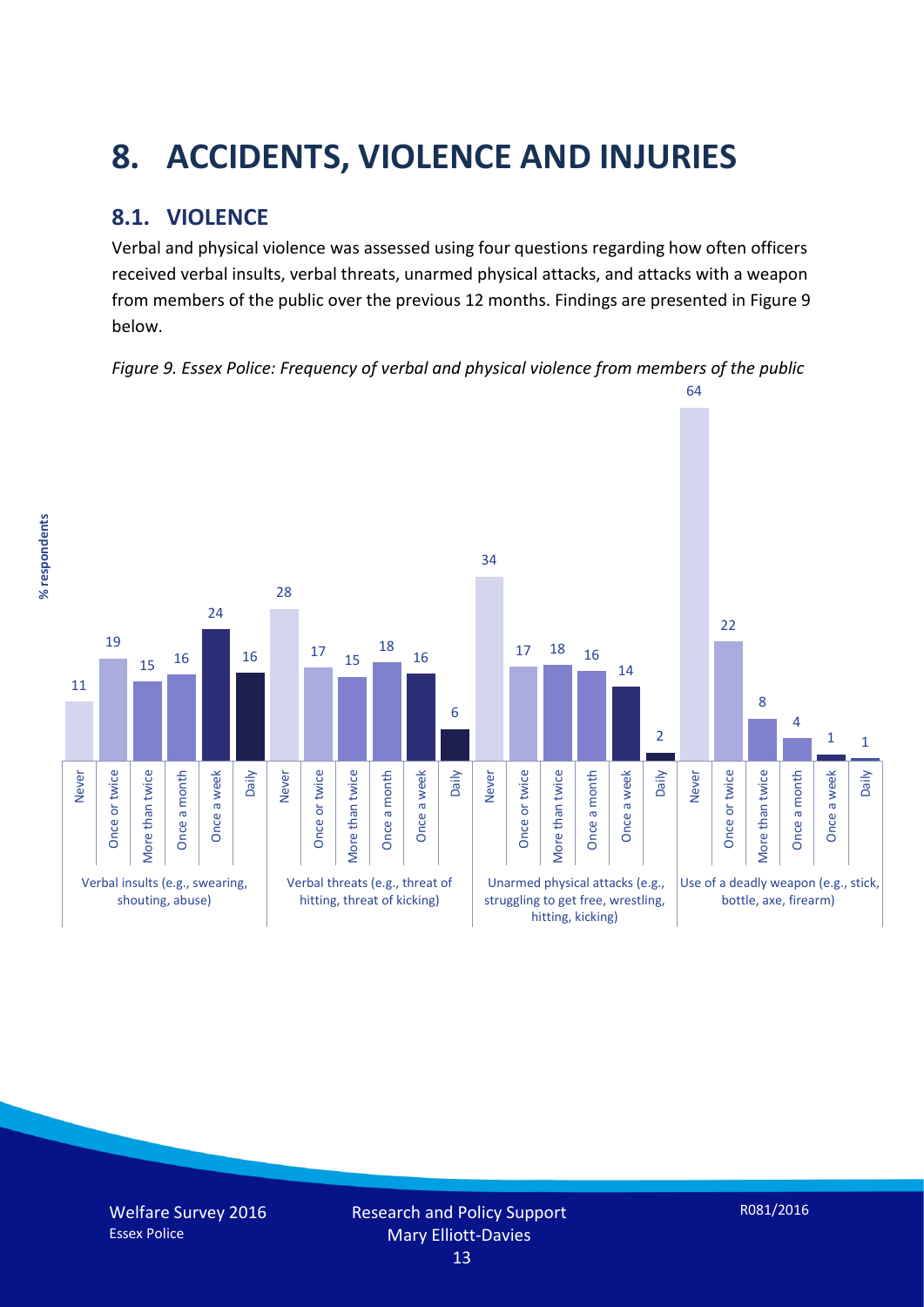## **8.2. INJURIES DUE TO ACCIDENTS AND VIOLENCE**

19% of Essex Police respondents reported that they had suffered one or more injuries that required medical attention as a result of **work-related violence** in the last year – losing more than 375 days in sickness absence. Whilst 27% of Essex Police respondents also reported that they had suffered one or more injuries that required medical attention as a result of **work-related accidents** in the last year – losing more than 1031 days in sickness absence.

Welfare Survey 2016 Essex Police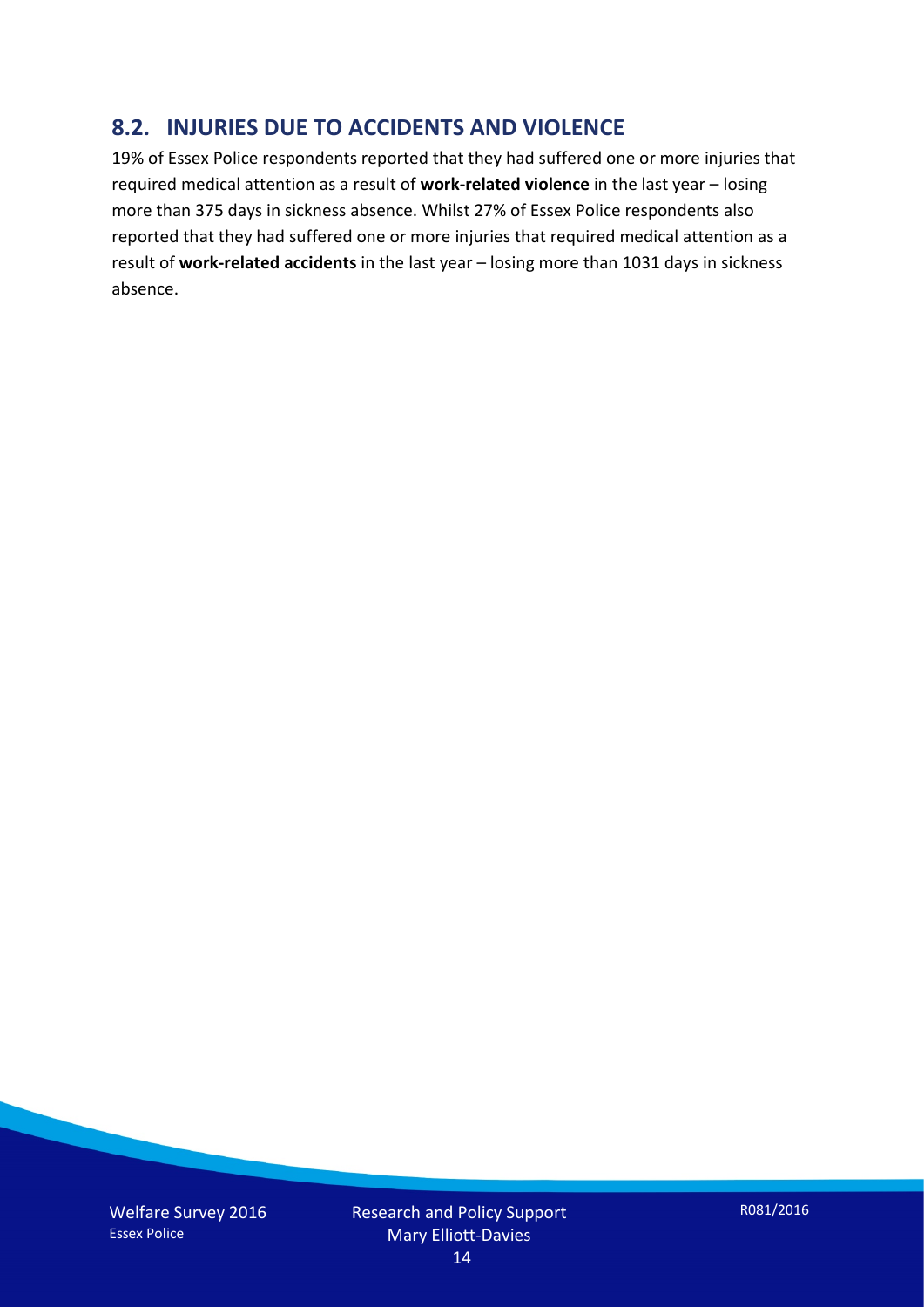# **9. Notes for JBBs**

Additional findings from the 2016 welfare survey are available on request from the Research and Policy department.

The findings of the survey can also be broken down in more detail in terms of different demographic groups, such as rank, role or length of service. However please be aware that we can only go into a certain level of detail with this demographic data in order to preserve respondents' confidentiality.

JBBs wishing to obtain further information can contact Mary Elliott-Davies [\(mary.elliott](mailto:mary.elliott-davies@polfed.org)[davies@polfed.org\)](mailto:mary.elliott-davies@polfed.org) to discuss their requirements. The Research and Policy Department only has one member of staff responsible for these data requests therefore please bear this in mind when contacting the team.

All other interested parties should speak to their local JBB in the first instance.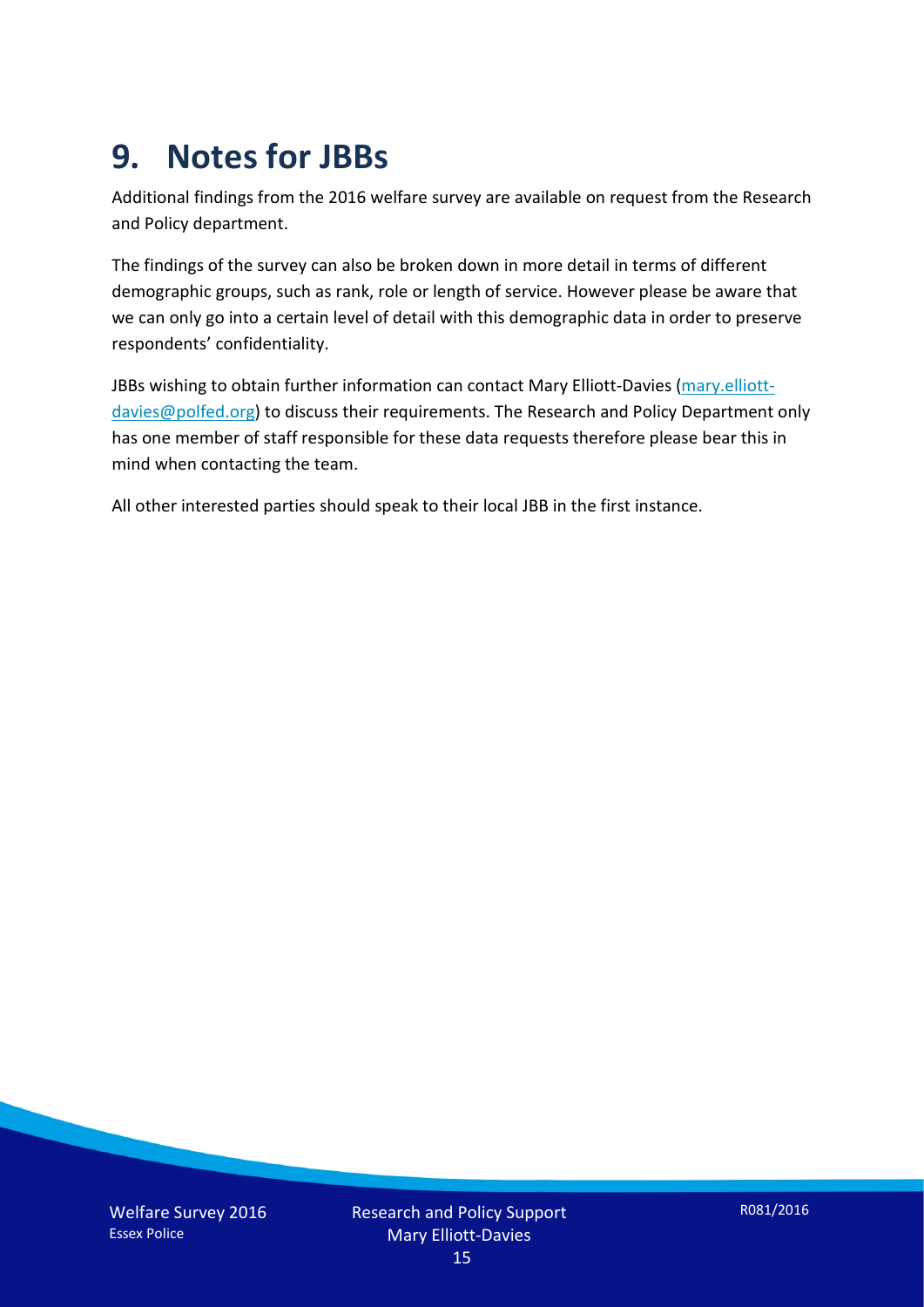# **10. REFERENCES**

<span id="page-15-0"></span>i National Audit Office (2015). Financial Sustainability of Police Forces in England and Wales. Retrieved September 12, 2016, fro[m https://www.nao.org.uk/wp](https://www.nao.org.uk/wp-content/uploads/2015/06/Financial-sustainability-of-police-forces.pdf)[content/uploads/2015/06/Financial-sustainability-of-police-forces.pdf](https://www.nao.org.uk/wp-content/uploads/2015/06/Financial-sustainability-of-police-forces.pdf)

<span id="page-15-1"></span><sup>ii</sup> Home Office (2010). Police Service Strength: England and Wales, 31 March 2010. Retrieved September 12, 2016, from [https://www.gov.uk/government/uploads/system/uploads/attachment\\_data/file/115745/hosb1410](https://www.gov.uk/government/uploads/system/uploads/attachment_data/file/115745/hosb1410.pdf) [.pdf](https://www.gov.uk/government/uploads/system/uploads/attachment_data/file/115745/hosb1410.pdf)

<span id="page-15-2"></span><sup>iii</sup> Home Office (2016). Police Workforce, England and Wales, 31 March 2016. Statistical Bulletin 05/16. Retrieved September 12, 2016, fro[m https://www.gov.uk/government/statistics/police](https://www.gov.uk/government/statistics/police-workforce-england-and-wales-31-march-2016)[workforce-england-and-wales-31-march-2016](https://www.gov.uk/government/statistics/police-workforce-england-and-wales-31-march-2016)

<span id="page-15-3"></span><sup>iv</sup> Elliott-Davies, M., Donnelly, J., Boag-Munroe, F., & Van Mechelen, D. (2016). 'Getting a battering' The perceived impact of demand and capacity imbalance within the Police Service of England and Wales: A qualitative review. The Police Journal, 89, 2, 93-116.

<span id="page-15-4"></span><sup>v</sup> Cousins, R., Mackay, C., Clarke, S., Kelly, C., Kelly, P., & McCaig, R. (2004). 'Management Standards' and work-related stress in the UK: Practical development. *Work & Stress, 18*, 113–136; Mackay, C., Cousins, R., Kelly, P., Lee, S., & McCaig, R. (2004). 'Management Standards' and work-related stress in the UK: Policy background and science. *Work & Stress, 18*, 91–112.

<span id="page-15-5"></span>vi Edwards, J., & Webster, S. (2012). Psychosocial risk assessment: Measurement invariance of the UK Health and Safety Executive's Management Standards Indicator Tool across public and private sector organizations. *Work & Stress, 26*, 130–142

<span id="page-15-6"></span>vii HSE.(2006).Managing shift work: *Health and Safety Guidance*. HSE Books, HSG256, ISBN 9780717661978, Crown Copyright.

<span id="page-15-7"></span>viii Home Office. (2010). Guidance on Variable shift arrangements for police officers [PNB circular] 016-2010.

<span id="page-15-8"></span><sup>ix</sup> Stewart-Brown, S., Tennant, A., Tennant, R., Platt, S., Parkinson, J., & Weich, S. (2009). Internal construct validity of the Warwick-Edinburgh Mental Well-being Scale (WEMWBS): A Rasch analysis using data from the Scottish Health Education Population Survey. *Health and Quality of Life Outcomes, 7*: 15.

<span id="page-15-9"></span>x Smith, A., Johal, S., Wadsworth, E., Davey Smith, G., & Peters, T. (2000). The Scale of Perceived Stress at Work: The Bristol Stress and Health at Work Study. Contract Research Report 265/2000. Sudbury: HSE Books.